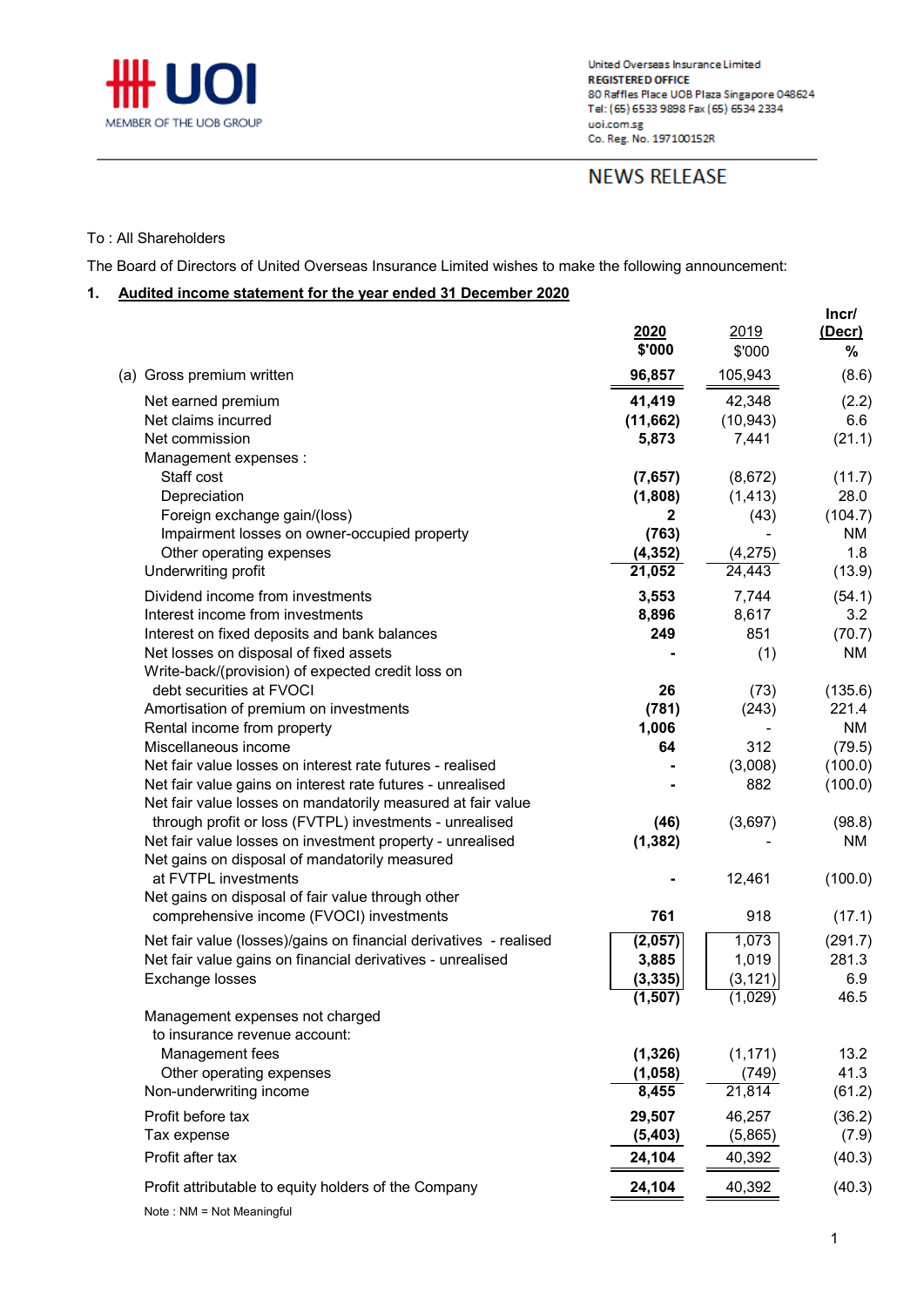

# **NEWS RELEASE**

### **1. Audited income statement for the year ended 31 December 2020 (cont'd)**

|    |                                                                                                                                              | 2020<br>\$'000                  | 2019<br>\$'000                    | Incr/<br>$($ Decr $)$<br>$\%$         |
|----|----------------------------------------------------------------------------------------------------------------------------------------------|---------------------------------|-----------------------------------|---------------------------------------|
|    | (b) Gross premium income<br>6 months ended 30 June<br>6 months ended 31 December                                                             | 56,561<br>40,296                | 58,458<br>47,485                  | (3.2)<br>(15.1)                       |
|    | Total for the year                                                                                                                           | 96,857                          | 105,943                           | (8.6)                                 |
|    | (c) Net profit after tax<br>6 months ended 30 June<br>6 months ended 31 December                                                             | 8,562<br>15,542                 | 19,791<br>20,601                  | (56.7)<br>(24.6)                      |
|    | Total for the year                                                                                                                           | 24,104                          | 40,392                            | (40.3)                                |
|    | (d) Earnings per share:<br>Basic and diluted (cents)                                                                                         | 39.41                           | 66.05                             | (40.3)                                |
| 2. | Audited statement of comprehensive income<br>for the year ended 31 December 2020                                                             | 2020<br>\$'000                  | 2019<br>\$'000                    | Incr/<br>$($ Decr $)$<br>%            |
|    | Net profit                                                                                                                                   | 24,104                          | 40,392                            | (40.3)                                |
|    | Other comprehensive income:                                                                                                                  |                                 |                                   |                                       |
|    | Items that will not be reclassified to profit or loss :                                                                                      |                                 |                                   |                                       |
|    | Net fair value (losses)/gains on equity securities at FVOCI<br>Tax related to the above                                                      | (8, 321)<br>1,284<br>(7, 037)   | 6,288<br>(1, 108)<br>5,180        | (232.3)<br>(215.9)<br>(235.8)         |
|    | Items that may be reclassified subsequently to profit or loss :<br>Debt securities at FVOCI                                                  |                                 |                                   |                                       |
|    | Changes in fair value<br>Transfer to profit or loss on disposal<br>Changes in allowance for expected credit loss<br>Tax related to the above | 5,294<br>(761)<br>(26)<br>(770) | 10,156<br>(918)<br>73<br>(1, 531) | (47.9)<br>(17.1)<br>(135.6)<br>(49.7) |
|    |                                                                                                                                              | 3,737                           | 7,780                             | (52.0)                                |
|    | Other comprehensive income for the financial year, net of tax                                                                                | (3, 300)                        | 12,960                            | (125.5)                               |
|    | Total comprehensive income for the financial year, net of tax                                                                                | 20,804                          | 53,352                            | (61.0)                                |
|    | Total comprehensive income attributable to<br>equity holders of the Company                                                                  | 20,804                          | 53,352                            | (61.0)                                |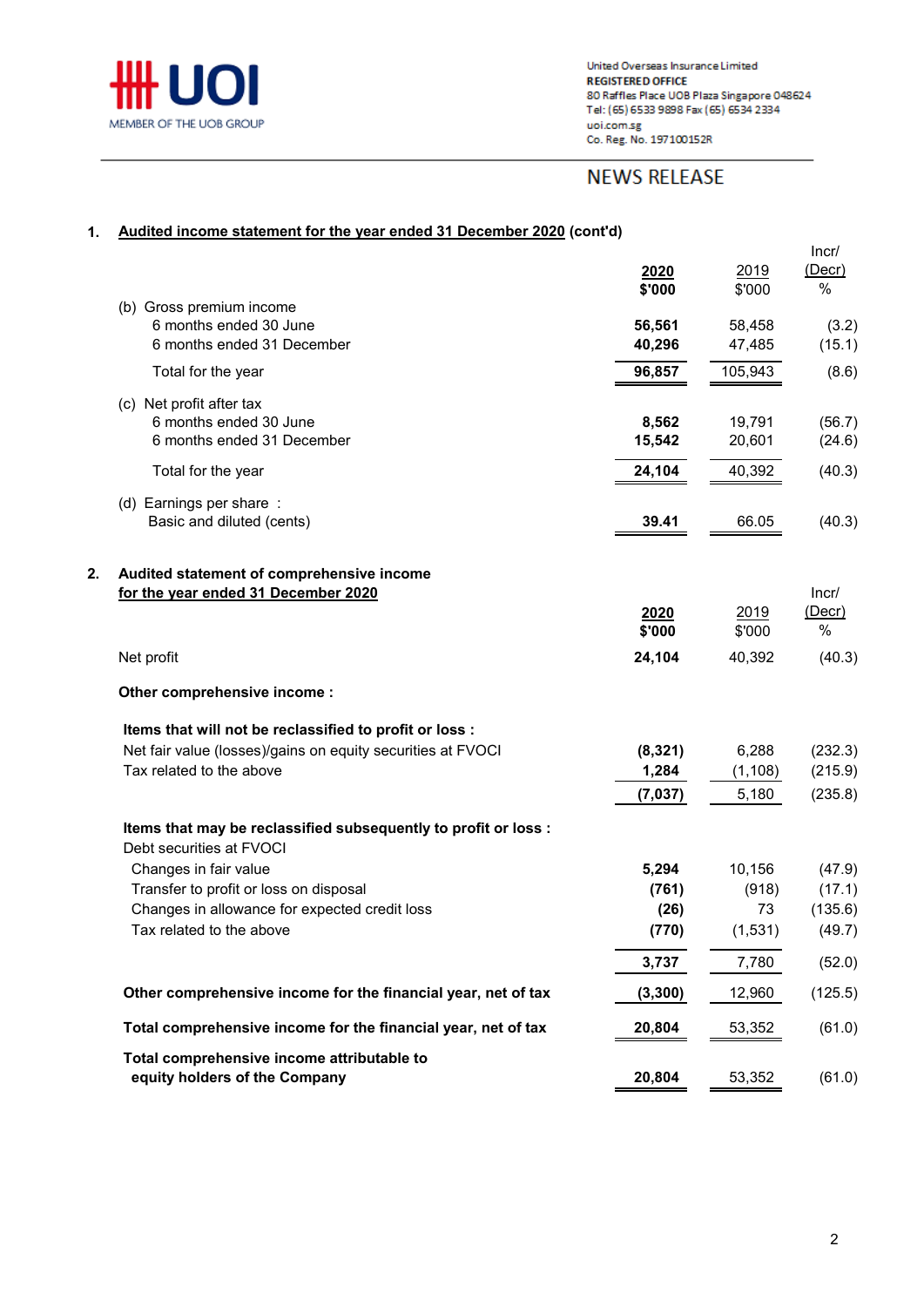

# **NEWS RELEASE**

### **3. Audited statement of financial position**

|                                                    | <b>2020</b><br>\$'000 | <u>2019</u><br>\$'000 |
|----------------------------------------------------|-----------------------|-----------------------|
| (a) Share capital - Issued and fully paid          | 91,733                | 91,733                |
| Reserves                                           | 332,666               | 326,539               |
|                                                    | 424,399               | 418,272               |
| <b>Liabilities</b>                                 |                       |                       |
| Insurance creditors                                | 10,254                | 10,780                |
| Non-trade creditors and accrued liabilities        | 7,288                 | 6,557                 |
| Lease liabilities                                  | 1,159                 | 2,368                 |
| Amount owing to related companies                  | 1,465                 | 640                   |
| Derivative financial liabilities                   | 1,290                 | 84                    |
| Tax payable                                        | 8,605                 | 7,210                 |
| Deferred tax liabilities                           | 9,049                 | 10,009                |
| Deferred acquisition cost - reinsurers' share      | 8,787                 | 9,424                 |
| Gross technical balances                           |                       |                       |
| - Reserve for unexpired risks                      | 49,040                | 56,473                |
| - Reserve for outstanding claims                   | 116,546               | 113,847               |
|                                                    | 213,483               | 217,392               |
|                                                    |                       |                       |
|                                                    | 637,882               | 635,664               |
|                                                    |                       |                       |
| Assets                                             |                       |                       |
| Bank balances and fixed deposits                   | 59,742                | 92,965                |
| Insurance debtors                                  | 9,913                 | 16,827                |
| Non-trade debtors and accrued interest receivables | 4,786                 | 8,905                 |
| Derivative financial assets                        | 6,839                 | 1,748                 |
| Associated company                                 | 1                     | 1                     |
| Investments                                        | 398,142               | 404,167               |
| Investment property<br><b>Fixed assets</b>         | 27,591                |                       |
| Right-of-use assets                                | 24,866<br>1,231       | 825<br>2,556          |
| Deferred acquisition cost - gross                  | 7,025                 | 8,439                 |
| Reinsurers' share of technical balances            |                       |                       |
| - Reserve for unexpired risks                      | 29,479                | 34,264                |
| - Reserve for outstanding claims                   | 68,267                | 64,967                |
|                                                    | 637,882               | 635,664               |
|                                                    |                       |                       |
|                                                    |                       |                       |
| (b) Net asset value per share (S\$)                | 6.94                  | 6.84                  |
| Number of shares issued ('000)                     | 61,155                | 61,155                |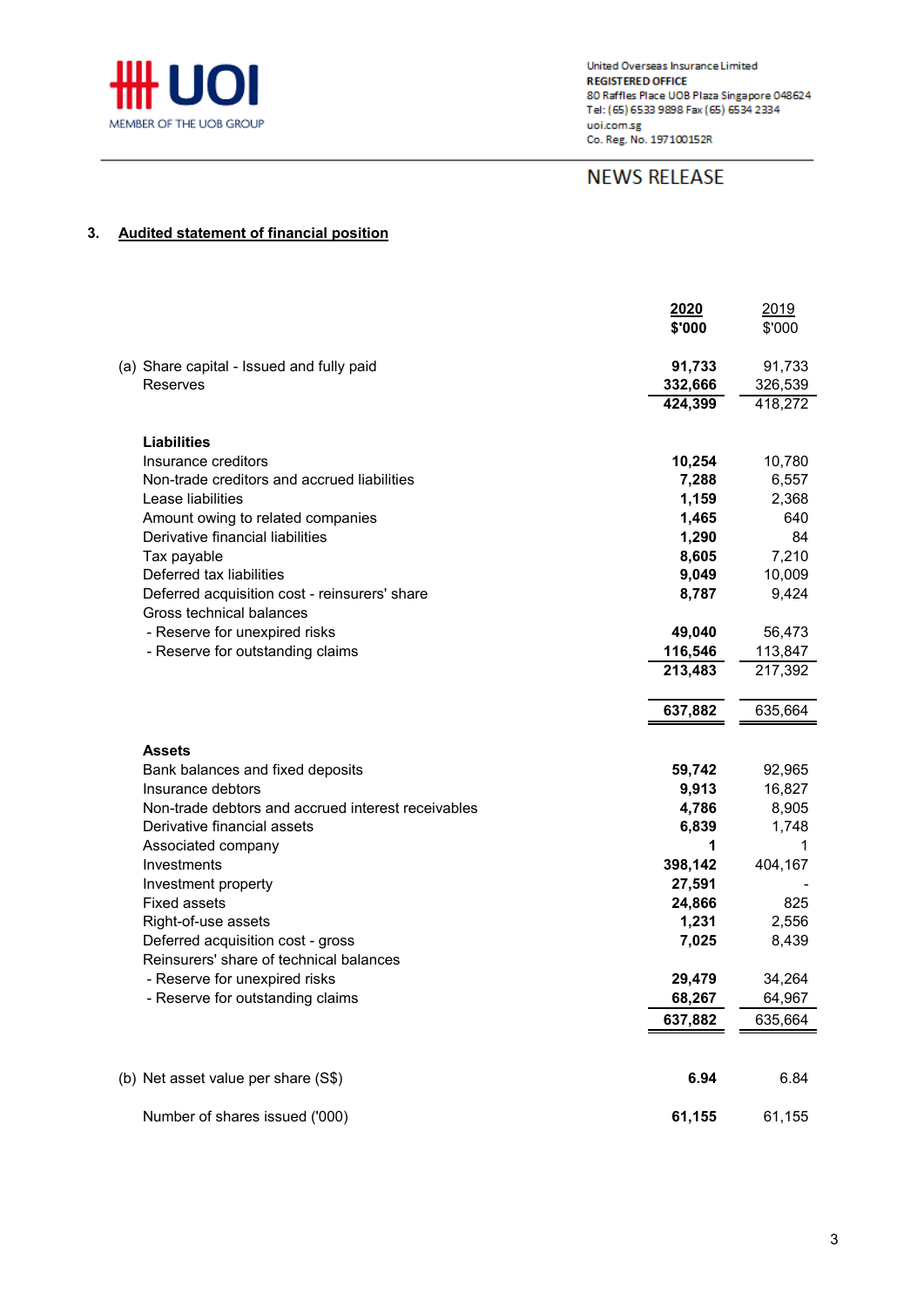

# **NEWS RELEASE**

### **4. Audited statement of changes in equity**

|                                                                                            | Share                    | General           | Revaluation<br>on<br>investment | Retained             |                      |
|--------------------------------------------------------------------------------------------|--------------------------|-------------------|---------------------------------|----------------------|----------------------|
|                                                                                            | capital<br>\$'000        | reserve<br>\$'000 | reserve<br>\$'000               | profits<br>\$'000    | Total<br>\$'000      |
| Balance at 1 January 2020                                                                  | 91,733                   | 22,880            | 47,363                          | 256,296              | 418,272              |
| Profit net of tax<br>Other comprehensive income for the                                    |                          |                   |                                 | 24,104               | 24,104               |
| financial year, net of tax                                                                 |                          |                   | (3,300)                         |                      | (3,300)              |
| Total comprehensive income for the<br>financial year, net of tax                           |                          |                   | (3,300)                         | 24,104               | 20,804               |
| Transfer of fair value reserves of equity<br>securities at FVOCI upon disposal, net of tax |                          |                   | (456)                           | 456                  |                      |
| Dividend for Year 2019<br>Dividend for Year 2020                                           |                          |                   |                                 | (9, 479)<br>(5, 198) | (9, 479)<br>(5, 198) |
| <b>Balance at 31 December 2020</b>                                                         | 91,733                   | 22,880            | 43,607                          | 266,179              | 424,399              |
|                                                                                            |                          |                   |                                 |                      |                      |
| Balance at 1 January 2019                                                                  | 91,733                   | 22,880            | 34,523                          | 229,238              | 378,374              |
| Profit net of tax                                                                          | $\overline{\phantom{a}}$ | ä,                |                                 | 40,392               | 40,392               |
| Other comprehensive income for the<br>financial year, net of tax                           |                          |                   | 12,960                          |                      | 12,960               |
| Total comprehensive income for the<br>financial year, net of tax                           |                          |                   | 12,960                          | 40,392               | 53,352               |
| Transfer of fair value reserves of equity<br>securities at FVOCI upon disposal, net of tax |                          |                   | (120)                           | 120                  |                      |
| Dividend for Year 2018                                                                     |                          |                   | $\qquad \qquad \blacksquare$    | (8,256)              | (8, 256)             |
| Dividend for Year 2019                                                                     |                          |                   |                                 | (5, 198)             | (5, 198)             |
| Balance at 31 December 2019                                                                | 91,733                   | 22,880            | 47,363                          | 256,296              | 418,272              |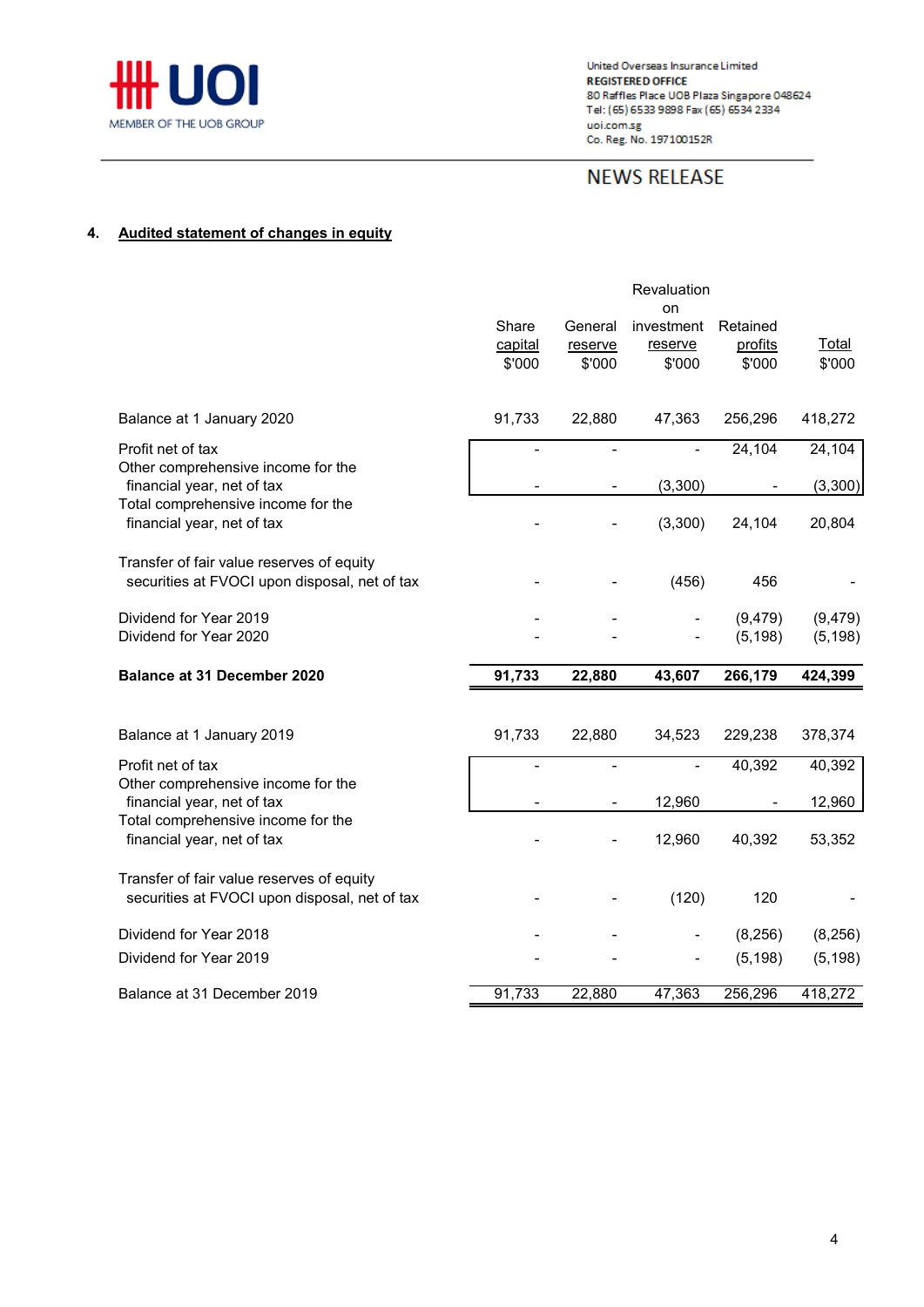

## **NEWS RELEASE**

### **5. Audited statement of cash flows**

|                                                                                    | 2020<br>\$'000        | 2019<br>\$'000        |
|------------------------------------------------------------------------------------|-----------------------|-----------------------|
| <b>Cash flows from operating activities</b>                                        |                       |                       |
| Profit before tax                                                                  | 29,507                | 46,257                |
| Adjustments for:                                                                   |                       |                       |
| Movement in net reserve for unexpired risks                                        | (2,648)               | 1,222                 |
| Movement in net deferred acquisition costs                                         | 777                   | (310)                 |
| Movement in net reserve for outstanding claims                                     | (601)                 | (2,873)               |
| Net fair value gains on financial derivatives-unrealised                           | (3,885)               | (1,019)               |
| Net fair value gains on interest rate futures-unrealised                           |                       | (882)                 |
| Net fair value losses on mandatorily measured at FVTPL<br>investments - unrealised | 46                    |                       |
| Impairment losses on owner-occupied property                                       | 763                   | 3,697                 |
| Net fair value losses on investment property - unrealised                          | 1,382                 |                       |
| Depreciation                                                                       | 1,808                 | 1,413                 |
| Interest paid                                                                      | 41                    | 69                    |
| Net gains on disposal of mandatorily measured at FVTPL investments                 |                       | (12, 461)             |
| Net gains on disposal of FVOCI investments                                         | (761)                 | (918)                 |
| Net losses on disposal of fixed assets                                             |                       | 1                     |
| Amortisation of premium on investments                                             | 781                   | 243                   |
| (Write-back)/provision of expected credit loss on debt securities at FVOCI         | (26)                  | 73                    |
| Dividend income from investments                                                   | (3, 553)              | (7, 744)              |
| Interest income from investments                                                   | (8,896)               | (8,617)               |
| Interest on fixed deposits and bank balances                                       | (249)                 | (851)                 |
| Exchange losses                                                                    | 3,268                 | 2,962                 |
| Operating profit before working capital changes                                    | $\overline{17,754}$   | 20,262                |
| Changes in working capital:                                                        |                       |                       |
| Trade and other receivables                                                        | 10,693                | (9,980)               |
| Trade and other payables                                                           | 205                   | (4,212)               |
| Amount owing to related companies                                                  | 825                   | 74                    |
| Cash generated from operations                                                     | 29,477                | 6,144                 |
| Tax paid                                                                           | (4, 454)              | (5,202)               |
| Interest paid<br>Net cash flows from operating activities                          | (41)<br>24,982        | (69)<br>873           |
|                                                                                    |                       |                       |
| Cash flows from investing activities                                               |                       |                       |
| Proceeds from disposal of investments<br>Purchase of investments                   | 231,342<br>(232, 439) | 345,369<br>(318, 705) |
| Purchase of investment property                                                    | (28, 973)             |                       |
| Purchase of owner-occupied property                                                | (24, 582)             |                       |
| Purchase of fixed assets                                                           | (705)                 | (715)                 |
| Placement in long-term fixed deposits                                              | (21)                  | (4)                   |
| Dividend received from investments                                                 | 3,558                 | 7,716                 |
| Interest received from investments                                                 | 9,175                 | 8,340                 |
| Interest received on fixed deposits and bank balances                              | 305                   | 828                   |
| Net cash flows (used in)/from investing activities                                 | (42, 340)             | 42,829                |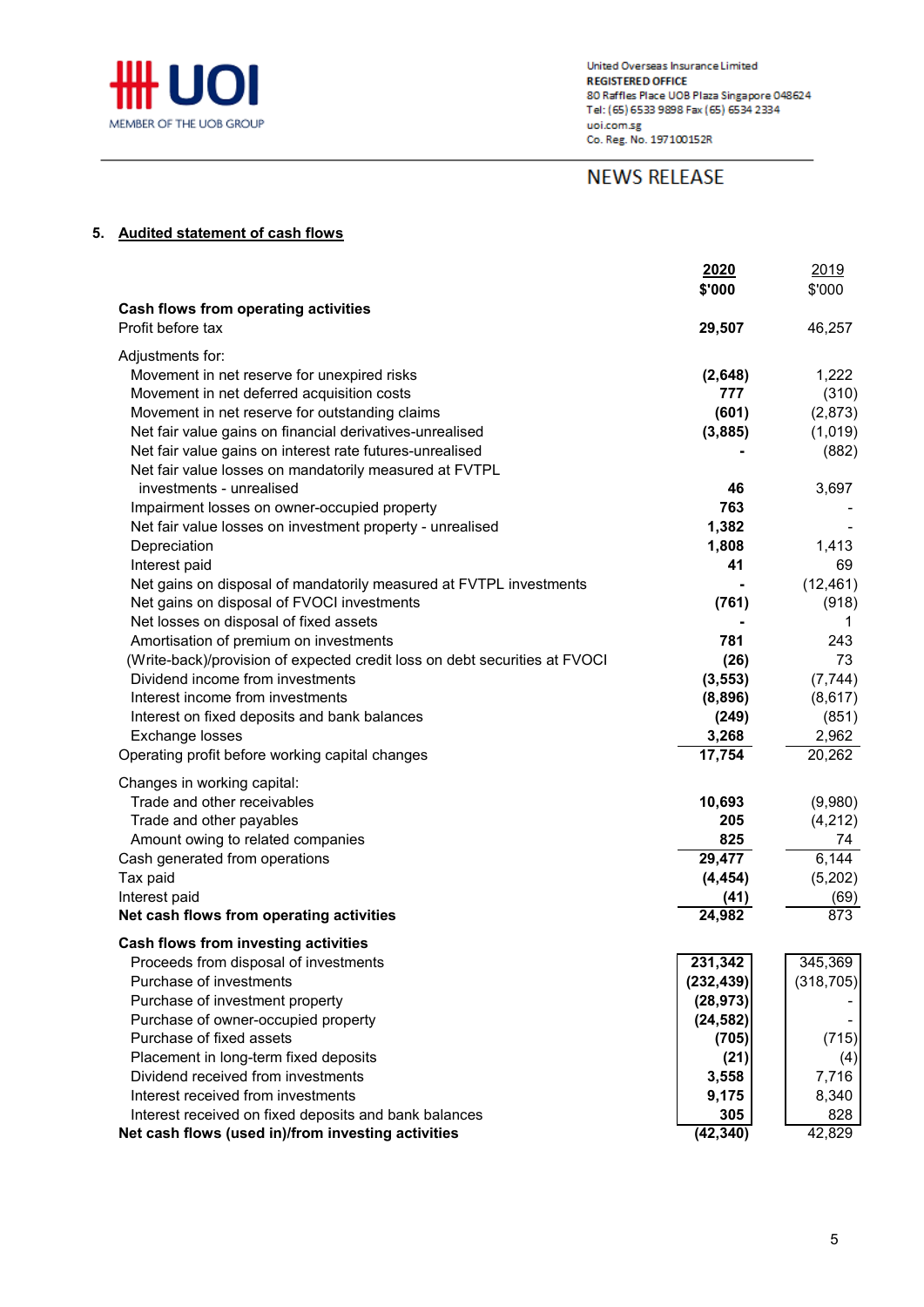

# **NEWS RELEASE**

### **5. Audited statement of cash flows (cont'd)**

|                                                      | 2020<br>\$'000 | 2019<br>\$'000 |
|------------------------------------------------------|----------------|----------------|
| Cash flows from financing activity                   |                |                |
| Leases paid                                          | (1,209)        | (1, 182)       |
| Dividend paid                                        | (14,677)       | (13, 454)      |
| Cash flows used in financing activity                | (15, 886)      | (14,636)       |
| Net (decrease)/increase in cash and cash equivalents | (33, 244)      | 29,066         |
| Cash and cash equivalents at beginning of year       | 90,532         | 61,466         |
| Cash and cash equivalents at end of year             | 57,288         | 90,532         |

For the purpose of the statement of cash flows, cash and cash equivalents comprise the following :

| 2020<br>\$'000                                        | 2019<br>\$'000 |
|-------------------------------------------------------|----------------|
| Cash and bank balances<br>32.269                      | 16.679         |
| Fixed deposits placement less than 3 months<br>25.019 | 73,853         |
| Cash and cash equivalents<br>57.288                   | 90.532         |
| Fixed deposits placement more than 3 months<br>2.454  | 2,433          |
| Bank balances and fixed deposits<br>59,742            | 92,965         |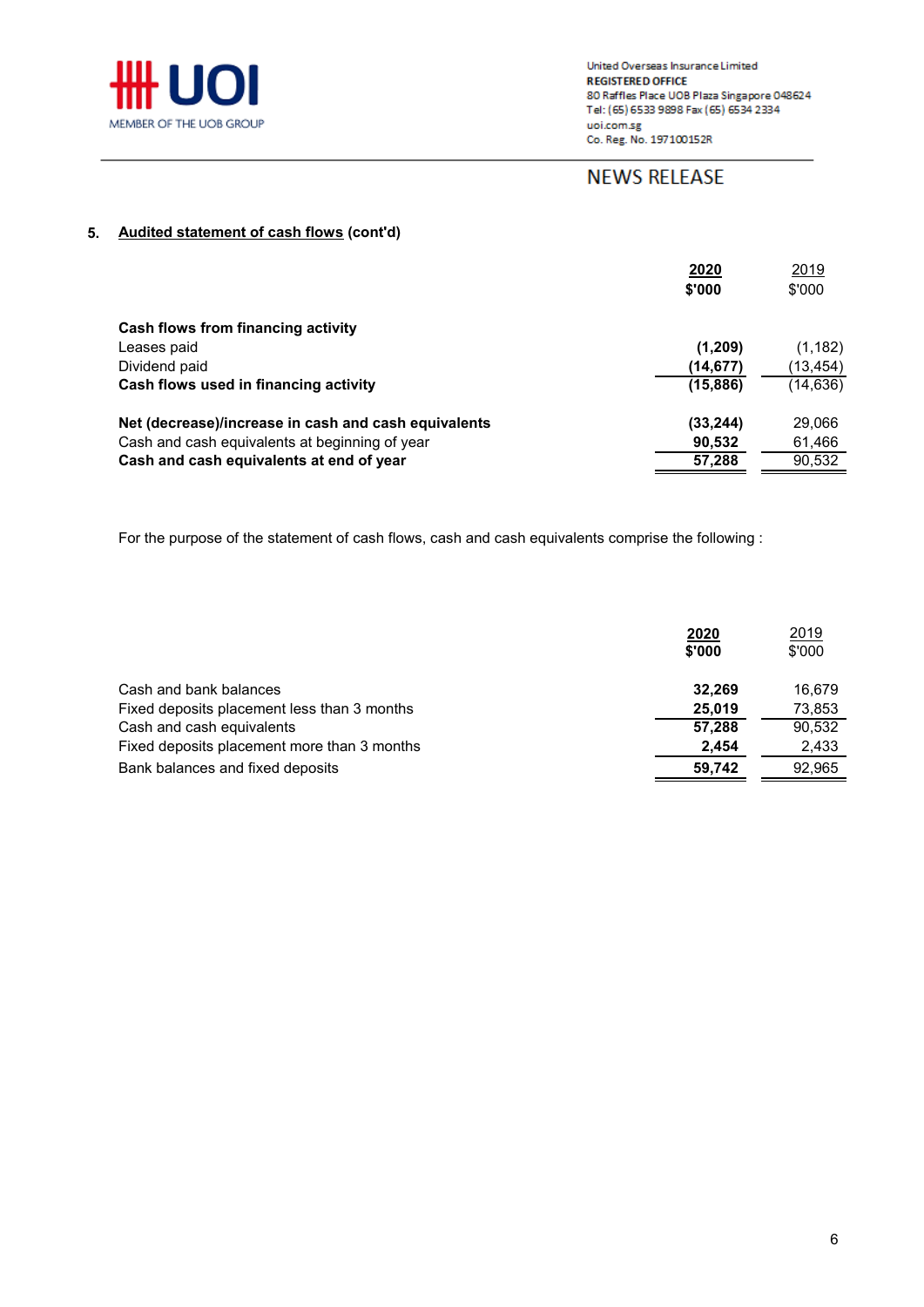

United Overseas Insurance Limited **REGISTERED OFFICE** 80 Raffles Place UOB Plaza Singapore 048624<br>Tel: (65) 6533 9898 Fax (65) 6534 2334 value (day assessed on the team of the state of the state of the state of the Second Second Second Second Second Second Second Second Second Second Second Second Second Second Second Second Second Second Second Second Seco

# **NEWS RELEASE**

#### **6. Segment information**

|                                                                                                  | <u>SIF</u><br>\$'000 | <u>OIF</u><br>\$'000     | <u>SHF</u><br>\$'000 | <u>Total</u><br>\$'000 |
|--------------------------------------------------------------------------------------------------|----------------------|--------------------------|----------------------|------------------------|
| For Year 2020                                                                                    |                      |                          |                      |                        |
| Gross premium written                                                                            | 71,020               | 25,837                   |                      | 96,857                 |
| Net earned premium                                                                               | 28,303               | 13,116                   |                      | 41,419                 |
| Net claims incurred                                                                              | (6,604)              | (5,058)                  |                      | (11,662)               |
| Net commission                                                                                   | 7,482                | (1,609)                  |                      | 5,873                  |
| Management expenses                                                                              | (11, 814)            | (2,764)                  |                      | (14, 578)              |
| Underwriting profit                                                                              | 17,367               | 3,685                    |                      | 21,052                 |
| Gross dividends from investments                                                                 | 1,158                | 221                      | 2,174                | 3,553                  |
| Interest income from investments                                                                 | 4,804                | 1,024                    | 3,068                | 8,896                  |
| Interest on fixed deposits and bank balances                                                     | 149                  | 57                       | 43                   | 249                    |
| Rental income from property<br>Net fair value gains on financial derivatives                     | 953                  | 51                       | 1,006<br>824         | 1,006<br>1,828         |
| Net fair value losses on FVTPL investments - unrealised                                          | (23)                 | (23)                     | $\overline{a}$       | (46)                   |
| Exchange losses                                                                                  | (1,659)              | (426)                    | (1,250)              | (3,335)                |
| Net fair value losses on investment property - unrealised                                        |                      | -                        | (1, 382)             | (1, 382)               |
| Net gains on disposal of FVOCI investments                                                       | 358                  | 160                      | 243                  | 761                    |
| Other expenses                                                                                   | (238)                | (84)                     | (369)                | (691)                  |
| Miscellaneous management expenses not included                                                   |                      |                          |                      |                        |
| in insurance revenue account - net                                                               | (782)                | (178)                    | (1, 424)             | (2, 384)               |
| Profit before tax                                                                                | 22,087               | 4.487                    | 2,933                | 29,507                 |
| Tax expense                                                                                      | (4,221)              | (562)                    | (620)                | (5,403)                |
| Profit after tax                                                                                 | 17,866               | 3,925                    | 2,313                | 24,104                 |
| Segment total assets as at 31 December 2020                                                      | 328,247              | 76,371                   | 233,264              | 637,882                |
| Segment total liabilities as at 31 December 2020                                                 | 162,895              | 40,640                   | 9,948                | 213,483                |
| <b>For Year 2019</b>                                                                             |                      |                          |                      |                        |
| Gross premium written                                                                            | 77.625               | 28,318                   |                      | 105,943                |
| Net earned premium                                                                               | 29,456               | 12,892                   |                      | 42,348                 |
| Net claims incurred                                                                              | (3, 157)             | (7,786)                  |                      | (10, 943)              |
| Net commission                                                                                   | 7,971                | (530)                    |                      | 7,441                  |
| Management expenses                                                                              | (11, 730)            | (2,673)                  |                      | (14, 403)              |
| Underwriting profit                                                                              | 22,540               | 1,903                    |                      | 24,443                 |
| Gross dividends from investments                                                                 | 1,432                | 276                      | 6,036                | 7,744                  |
| Interest income from investments                                                                 | 4,675                | 1,022                    | 2,920                | 8,617                  |
| Interest on fixed deposits and bank balances                                                     | 471                  | 183                      | 197                  | 851                    |
| Net losses on disposal of fixed assets<br>Net fair value (losses)/gains on financial derivatives | (1)                  | $\overline{\phantom{0}}$ |                      | (1)                    |
| Net fair value losses on FVTPL investments - unrealised                                          | (42)<br>(2, 176)     | (25)<br>(558)            | 33<br>(963)          | (34)<br>(3,697)        |
| Exchange losses                                                                                  | (1,692)              | (344)                    | (1,085)              | (3, 121)               |
| Net gains on disposal of FVTPL investments                                                       | 6,866                | 1,783                    | 3,812                | 12,461                 |
| Net gains on disposal of FVOCI investments                                                       | 463                  | 181                      | 274                  | 918                    |
| Other income/(expenses)                                                                          | 146                  | (39)                     | (111)                | (4)                    |
| Miscellaneous management expenses not included                                                   |                      |                          |                      |                        |
| in insurance revenue account - net                                                               | (724)                | (158)                    | (1,038)              | (1,920)                |
| Profit before tax                                                                                | 31,958               | 4,224                    | 10,075               | 46,257                 |
| Tax expense                                                                                      | (4, 836)             | (277)                    | (752)                | (5,865)                |
| Profit after tax                                                                                 | 27,122               | 3,947                    | 9,323                | 40,392                 |
| Segment total assets as at 31 December 2019                                                      | 347,018              | 87,695                   | 200,951              | 635,664                |
| Segment total liabilities as at 31 December 2019                                                 | 162,984              | 44,233                   | 10,175               | 217,392                |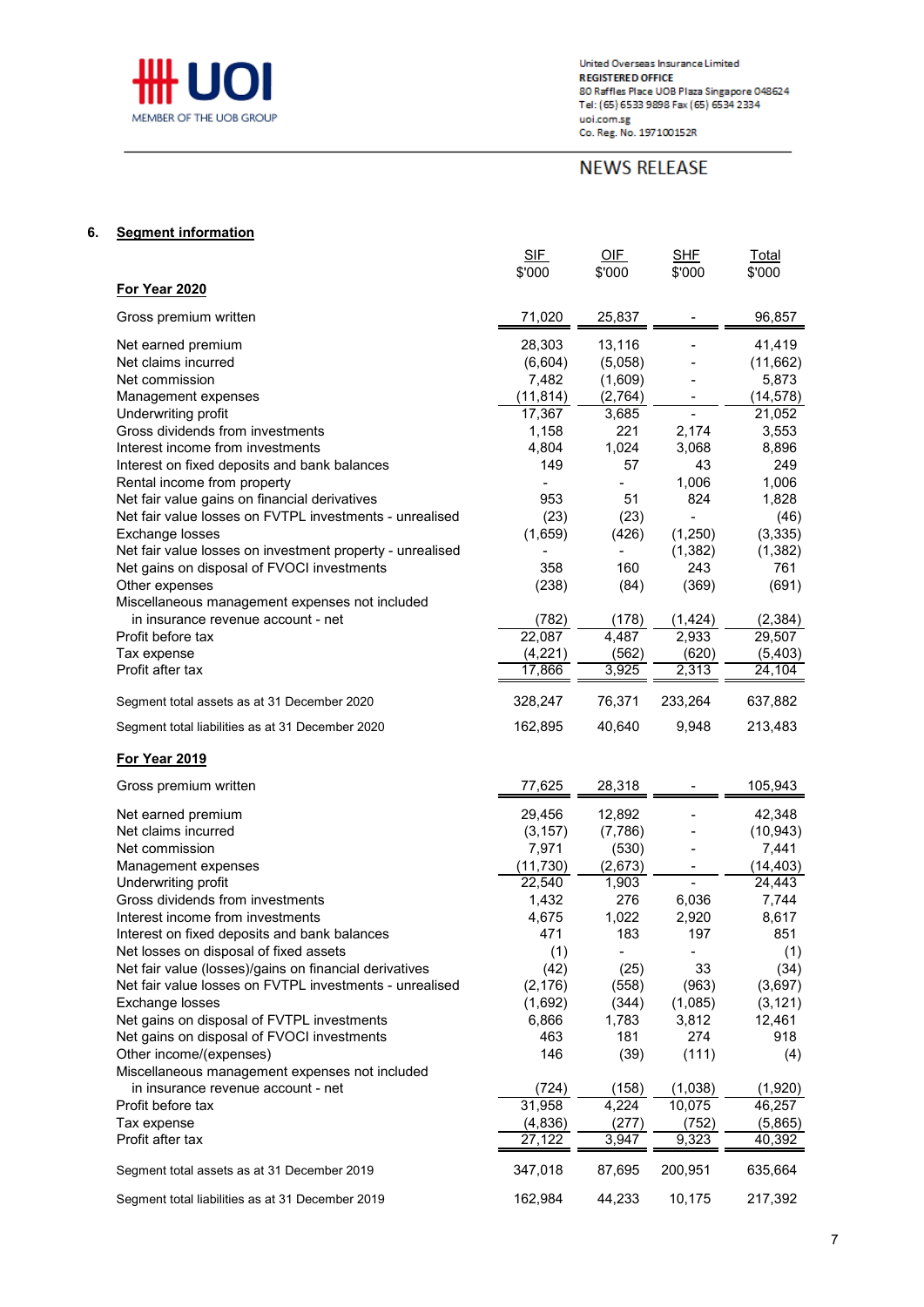

## **NEWS RELEASE**

#### **6. Segment information (cont'd)**

The Company is principally engaged in the business of underwriting general insurance. As the Company has different operating segments, its businesses are segregated into separate fund accounts in accordance with the requirements of the Singapore Insurance Act (Chapter 142).

As required under the Singapore Insurance Act, the Company has established and maintained a Singapore Insurance Fund (SIF) for insurance business relating to Singapore policies and an Offshore Insurance Fund (OIF) for insurance business relating to offshore policies. Shareholders' Fund (SHF) relates to the Company's investment activities of its non-insurance funds.

The segment information has been prepared in accordance with the Company's accounting policy and Singapore Financial Reporting Standards (International) ("SFRS(I)").

#### **Information about major external customer**

For the year ended 31 December 2020 and the preceding period, the Company did not have any external customer whose premium income exceeded 10% of the Company's total revenue.

#### **Geographical information**

Geographical information of the Company's revenue derived from external customers based on location of insurance risks and non-current assets are as follows:

|               |                | Revenue for    |                | Non-current assets as at |
|---------------|----------------|----------------|----------------|--------------------------|
|               | 2020<br>\$'000 | 2019<br>\$'000 | 2020<br>\$'000 | 2019<br>\$'000           |
| Singapore     | 74.302         | 80,724         | 26.097         | 3,381                    |
| Asean         | 16.201         | 17,823         | $\blacksquare$ | ۰                        |
| <b>Others</b> | 6.354          | 7,396          | ۰              | ۰                        |
|               | 96,857         | 105,943        | 26.097         | 3,381                    |

The Company's non-current assets presented above consist of fixed assets and right-of-use assets.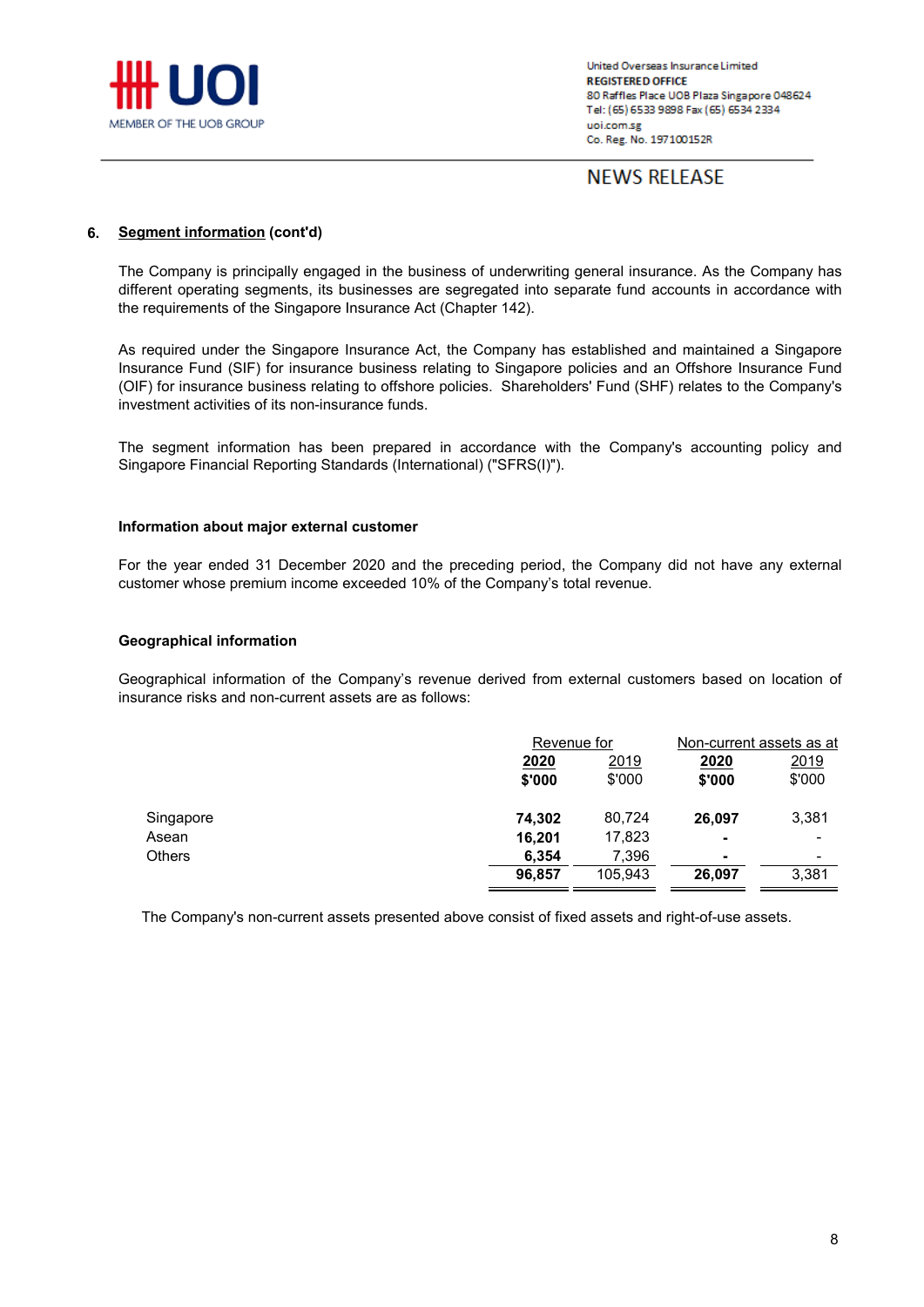

## **NEWS RELEASE**

#### **7. Review of performance**

Highlights and Performance Indicators

| 2020<br>\$'000 | 2019<br>\$'000 | Incr/<br>(Decr)<br>$\%$           | 4th Otr<br>2020<br>\$'000 | 4th Otr<br>2019<br>\$'000 | Incr/<br>(Decr)<br>$\%$          |
|----------------|----------------|-----------------------------------|---------------------------|---------------------------|----------------------------------|
| 96,857         | 105,943        | 8.6<br>$\blacksquare$             | 19,003                    | 22,573                    | 15.8<br>$\blacksquare$           |
| 41,419         | 42,348         | 2.2<br>$\overline{\phantom{a}}$   | 11,477                    | 12,064                    | 4.9                              |
| (11, 662)      | (10, 943)      | 6.6<br>$\ddot{}$                  | (1, 897)                  | (1,270)                   | $+ 49.4$                         |
| 5,873          | 7,441          | 21.1<br>$\overline{\phantom{0}}$  | 3,816                     | 5,536                     | 31.1<br>$\overline{\phantom{0}}$ |
| (14, 578)      | (14, 403)      | 1.2<br>$\ddot{}$                  | (4, 714)                  | (4, 143)                  | 13.8<br>$\ddot{}$                |
| 21,052         | 24,443         | 13.9<br>$\frac{1}{2}$             | 8,682                     | 12,187                    | 28.8<br>$\overline{\phantom{a}}$ |
| 8,455          | 21,814         | 61.2<br>$\overline{a}$            | 2,709                     | 2,984                     | 9.2<br>÷,                        |
| 29,507         | 46.257         | 36.2<br>$\blacksquare$            | 11,391                    | 15,171                    | 24.9<br>$\overline{\phantom{0}}$ |
| 24,104         | 40,392         | 40.3<br>$\blacksquare$            | 8,951                     | 14,275                    | 37.3                             |
| (3, 300)       | 12,960         | 125.5<br>$\overline{\phantom{a}}$ | 8,454                     | (1,850)                   | <b>NM</b>                        |
| 20,804         | 53,352         | 61.0<br>$\blacksquare$            | 17,405                    | 12,425                    | 40.1<br>$\ddot{}$                |
| 6.94           | 6.84           | 1.5<br>$\ddot{}$                  | 6.94                      | 6.84                      | $\ddot{}$<br>1.5                 |
| 2020<br>%      | 2019<br>%      | Incr/<br>(Decr)<br>% - point      | 4th Qtr<br>2020<br>%      | 4th Qtr<br>2019<br>%      | Incr/<br>(Decr)<br>% - point     |
| 28.2           | 25.8           | 2.4<br>$+$                        | 16.5                      | 10.5                      | 6.0<br>$\ddot{}$                 |
| (14.2)         | (17.6)         | 3.4                               | (33.2)                    | (45.9)                    | 12.7                             |
|                |                |                                   |                           |                           |                                  |

NM = Not Meaningful

Note :

(1) Net incurred loss ratio is computed by dividing net claims incurred by net earned premium.

(2) Net commission ratio is computed by dividing net commission by net earned premium. When this ratio is in negative, net commission is an income to the Company.

Management expenses ratio <sup>(3)</sup>  $\begin{vmatrix} 3 & 35.2 & 34.0 & + 1.2 & + 41.1 & 34.3 & + 6.8 \end{vmatrix}$ 

Underwriting profit ratio <sup>(4)</sup> | 50.8 | 57.7 | - 6.9 | 75.6 | 101.0 | - 25.4

(3) Management expenses ratio is computed by dividing management expenses for insurance operations by net earned premium.

(4) Underwriting profit ratio is computed by dividing net underwriting profit by net earned premium.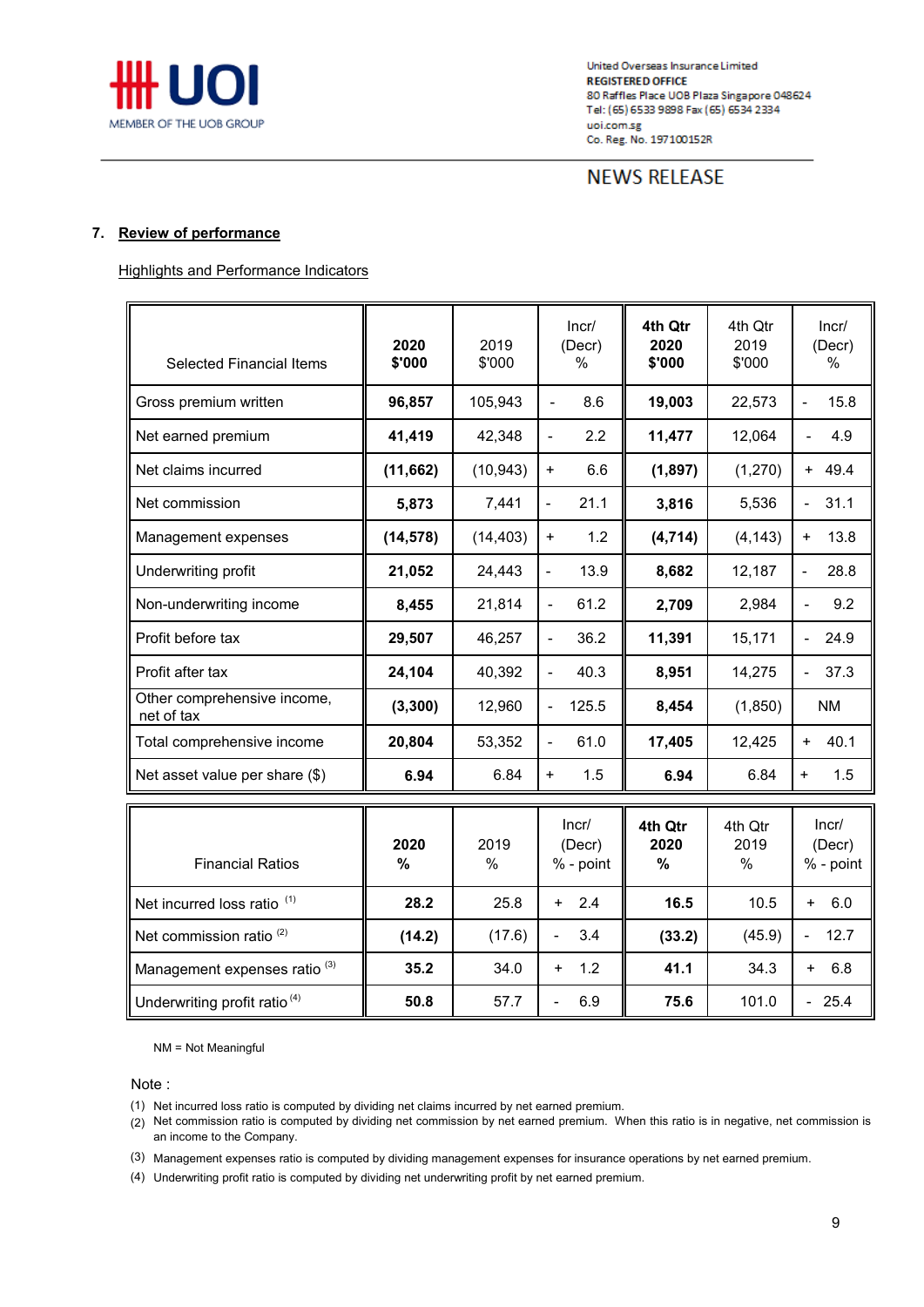

**NEWS RELEASE** 

#### **7. Review of performance (Cont'd)**

Highlights and Performance Indicators

#### 2020 versus 2019

Gross premium decreased by \$9.1 million or 8.6% to \$96.9 million as business activities were adversely affected by COVID-19 pandemic. Correspondingly, net earned premium decreased by \$0.9 million or 2.2% to \$41.4 million as compared to that of the preceding year. Net claims incurred increased by \$0.7 million or 6.6%. Net commission income decreased by \$1.6 million or 21.1% due to lower commission recovery from reinsurers. Management expenses increased by \$0.2 million or 1.2% due to higher expenses caused by depreciation and impairment loss on the Company's property which was mitigated by lower staff costs arising from the government's Jobs Support Scheme. Consequently, underwriting profit reduced by 13.9% to \$21.1 million due mainly to higher net claims incurred and lower commission income.

Non-underwriting income decreased by \$13.3 million to \$8.5 million as compared to \$21.8 million in the corresponding period last year due mainly to weak market sentiments, one-time special dividend received in the previous year and gains from sales of investment recorded last year which were not repeated in the current year.

Overall profit before tax decreased by 36.2% to \$29.5 million.

As shown in the above table, other comprehensive income, net of tax, which affects the balance sheet and not the profit before tax, was a net loss of \$3.3 million as compared against an income of \$13.0 million in the corresponding period due to COVID-19 pandemic and the global recession in the current year.

Overall, total comprehensive income was \$20.8 million, a decrease of 61.0%, when compared to the corresponding period last year due mainly to lower investment income. Net asset value per share rose marginally to \$6.94 or an increase of 1.5% as against the \$6.84 attained in the same period of last year.

All financial ratios remained stable when compared against the ratios in the comparative period.

#### 4th Quarter 2020 ("4Q20") versus 4th Quarter 2019 ("4Q19")

The gross premium decreased by 15.8% to \$19.0 million. Net earned premium decreased by 4.9% to \$11.5 million in 4Q20 as compared to 4Q19. Net claims incurred increased by \$0.6 million or 49.4% due to higher claims for Motor, Employers' Liability and Other Accidents in the current quarter. Net commission income decreased by \$1.7 million to \$3.8 million due to lower reinsurance commission recovery from reinsurers. Management expenses was higher by \$0.6 million or 13.8%. Consequently, underwriting profit in 4Q20 decreased by \$3.5 million or 28.8% to \$8.7 million due to higher net claims incurred and lower commission income.

The Company recorded a non-underwriting income of \$2.7 million as compared against of \$3.0 million in the corresponding quarter last year due to weaker market sentiment.

Profit before tax for 4Q20 decreased by 24.9% to \$11.4 million due mainly to declines in both underwriting and investment results.

Other comprehensive income for 4Q20 was a gain of \$8.5 million as the market sentiment had improved in the current quarter.

Total comprehensive income for 4Q20 was \$17.4 million, an increase of \$5.0 million when compared with the same period last year due mainly to improvement in mark-to-market prices.

Hence, underwriting profit ratio decreased by 25.4 percent point.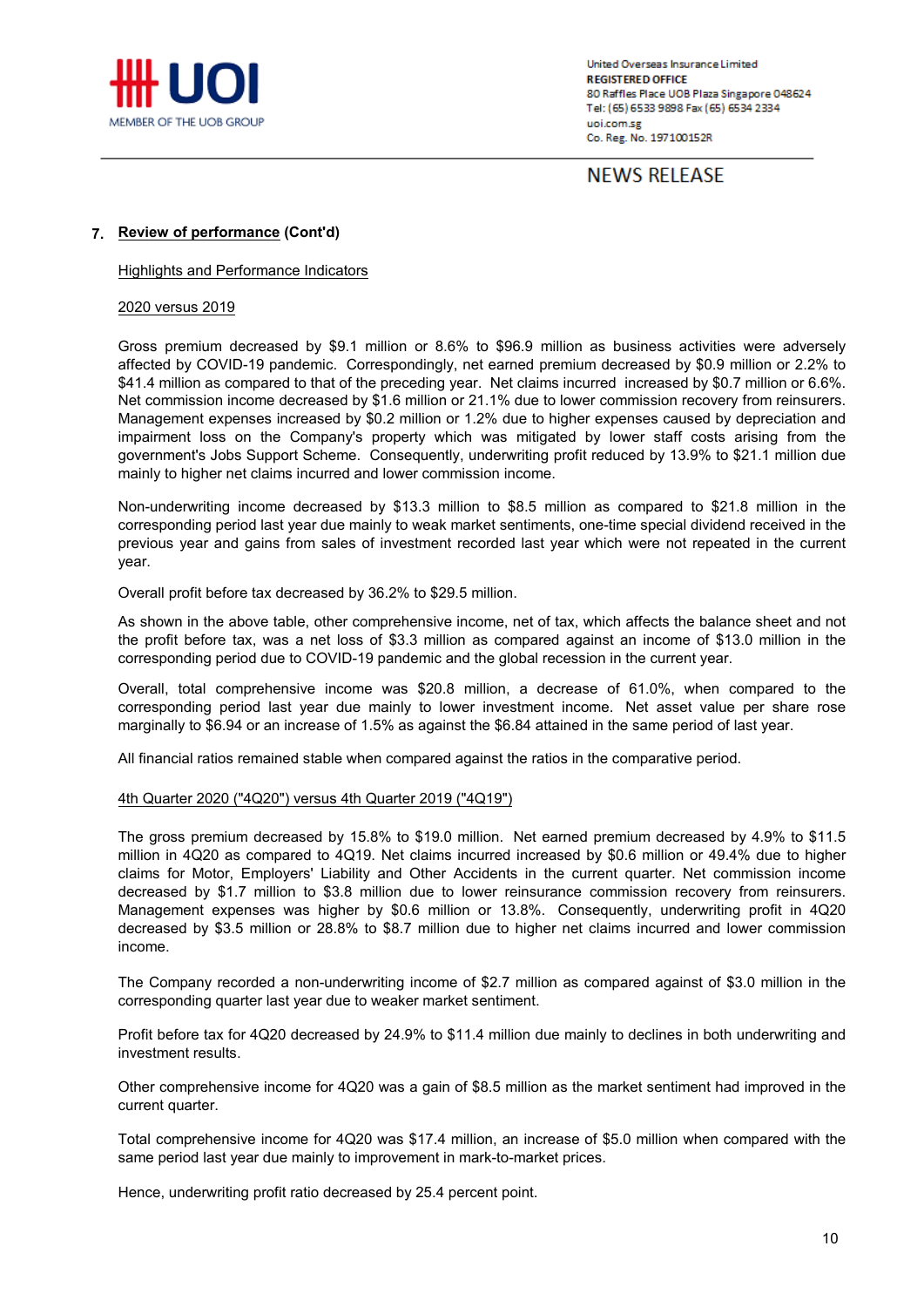

# **NEWS RELEASE**

#### **8. Prospects for the next reporting period and the next 12 months**

The combined force of the COVID-19 pandemic and the increasing intensity of climate change will impact human lives in every aspect. What have for centuries been regarded as normal are fast being replaced by as yet unquantifiable "new normal". As insurers are involved in all aspects of human endeavour, we will be keeping up with the rapid and unpredictable changes. To that extent, management will meet the challenge of change by making suitable adjustment as and when necessary with a sense of urgency.

In the meantime, every effort will be made to ensure profitability in both underwriting and investment.

#### **9. Accounting policy**

The financial statements, expressed in Singapore dollars are prepared in accordance with Singapore Financial Reporting Standards (International) ("SFRS(I)"). The accounting policies and computation methods adopted in the financial statements for the year ended 31 December 2020 are the same as those adopted in the preceding year.

#### **10. Dividend**

The Directors recommend the payment of a final dividend of 8.5 cents per share (one-tier tax-exempt) and a special dividend of 4 cents per share (one-tier tax-exempt) (2019 final dividend: 8.5 cents per share one-tier tax-exempt; special dividend: 7 cents per share one-tier tax-exempt) in respect of the financial year ended 31 December 2020.

Together with the interim dividend of 8.5 cents per share paid on 17 August 2020, the total dividend for the financial year ended 31 December 2020 would be 21 cents per share (2019 : 24 cents per share) amounting to a total net dividend payment of \$12.8 million (2019: \$14.7 million). If approved at the forthcoming Annual General Meeting, the proposed final dividend and special dividend amounting to \$7.6 million will be paid on 14 May 2021.

#### **11. Borrowings, contingent liabilities and loan capital**

The Company has maintained strong liquidity for its business operations and has no borrowings, contingent liabilities and loan capital as at 31 December 2020 (31 December 2019: nil).

#### **12. Interested person transactions**

The Company has not obtained a general mandate from shareholders for interested person transactions.